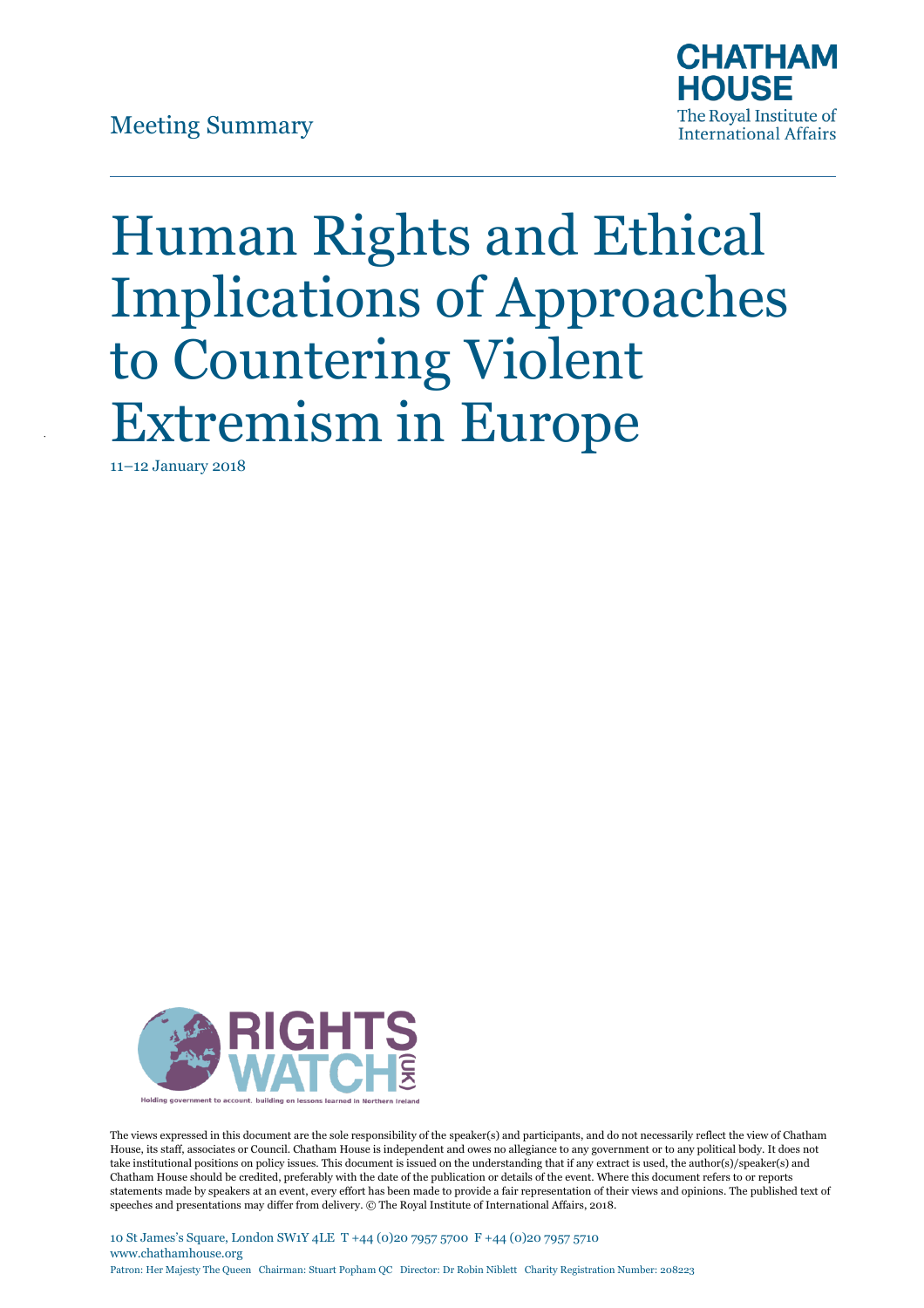#### Introduction

This meeting was held jointly by Rights Watch UK and the Chatham House International Security Department, with support from the Open Society Initiative for Europe. The event brought together stakeholders from civil society, academia and international governmental organizations to discuss the human rights and ethical implications of approaches to countering violent extremism (CVE)<sup>,</sup> in Europe. In eight sessions, held at Chatham House on 11–12 January 2018, participants presented and discussed issues relating to: the international and regional frameworks shaping the evolution and development of national CVE policies; the impact of CVE policies and their implementation on engagement with young people, on education, on women and on minority communities; the monitoring, surveillance and removal of online materials; and implications for other policy areas. The event took place under the Chatham House Rule.<sup>2</sup>

## International context

 $\overline{a}$ 

In the **first session,** participants noted the international context and framework in which national CVE measures and polices were being developed and implemented. Participants agreed on the need to engage with international institutions and actors who can provide important mechanisms and platforms for collecting and presenting evidence, as well as influencing and shaping policy. It was recognized that the growing adoption and development of national CVE polices across the globe has been supported by the inclusion of CVE within the international frameworks for addressing terrorism. The impetus for this change has come most recently from the focus on foreign terrorist fighters as a threat to international peace and security, which had led to the UN calling on member states to 'enhance' their efforts to counter violent extremism [UNSC Resolution 2178 (2014)]. This was supplemented by UN Security Council Resolutions 2242 and 2250 (2015) on gender and youth respectively, the UN Secretary-General's 2015 Action Plan to Prevent Violent Extremism, and the Working Group on Radicalisation and Extremism that Lead to Terrorism.

## Impact on youth and the education sector

In the **second and third sessions,** participants focused on the impact of CVE on the education sector and on those engaging with young people. Participants with experience in these sectors explained how educational institutions and their staff have become the main actors for implementation of CVE policies in a number of European states. There was an overview of the differing legal obligations and policy action plans in this regard. It was recognized that CVE policies in education are enacted into national educational systems that can have very distinct, and differing, cultures, practices and attitudes towards human rights. Discussions in these sessions explored the nature, extent and impact of CVE training for those working in education and youth services, as well as the impact of CVE policies on the young people and local communities. Common concerns focused on the impact on freedom of expression, as well as the right to privacy arising from the collection, recording, sharing and retention of data. Participants agreed that the UN Convention on the Rights of the Child, with its emphasis on placing the 'best interests of the

<sup>1</sup> For an explanation of the variation in meaning between CVE and PVE (preventing violent extremism), the latter of which is gaining traction at the UN and among a number of European states, see the UN Secretary-General's Action Plan at para 38: 'While we need to continue our concerted efforts to counter violent extremism, we have to broaden our responses, engage earlier and address the drivers of violent extremism. We need to complement the countering of violent extremism with preventive measures. Making prevention an integral part of our comprehensive approach will help us tackle many of the underlying conditions that drive individuals to join violent extremist groups'. PVE is clearly the broader approach, aimed at tackling the conditions conducive to terrorism, which can include positive measures to promote human rights and democratic values.

<sup>2</sup> When a meeting, or part thereof, is held under the Chatham House Rule, participants are free to use the information received, but neither the identity nor the affiliation of the speaker(s), nor that of any other participant, may be revealed.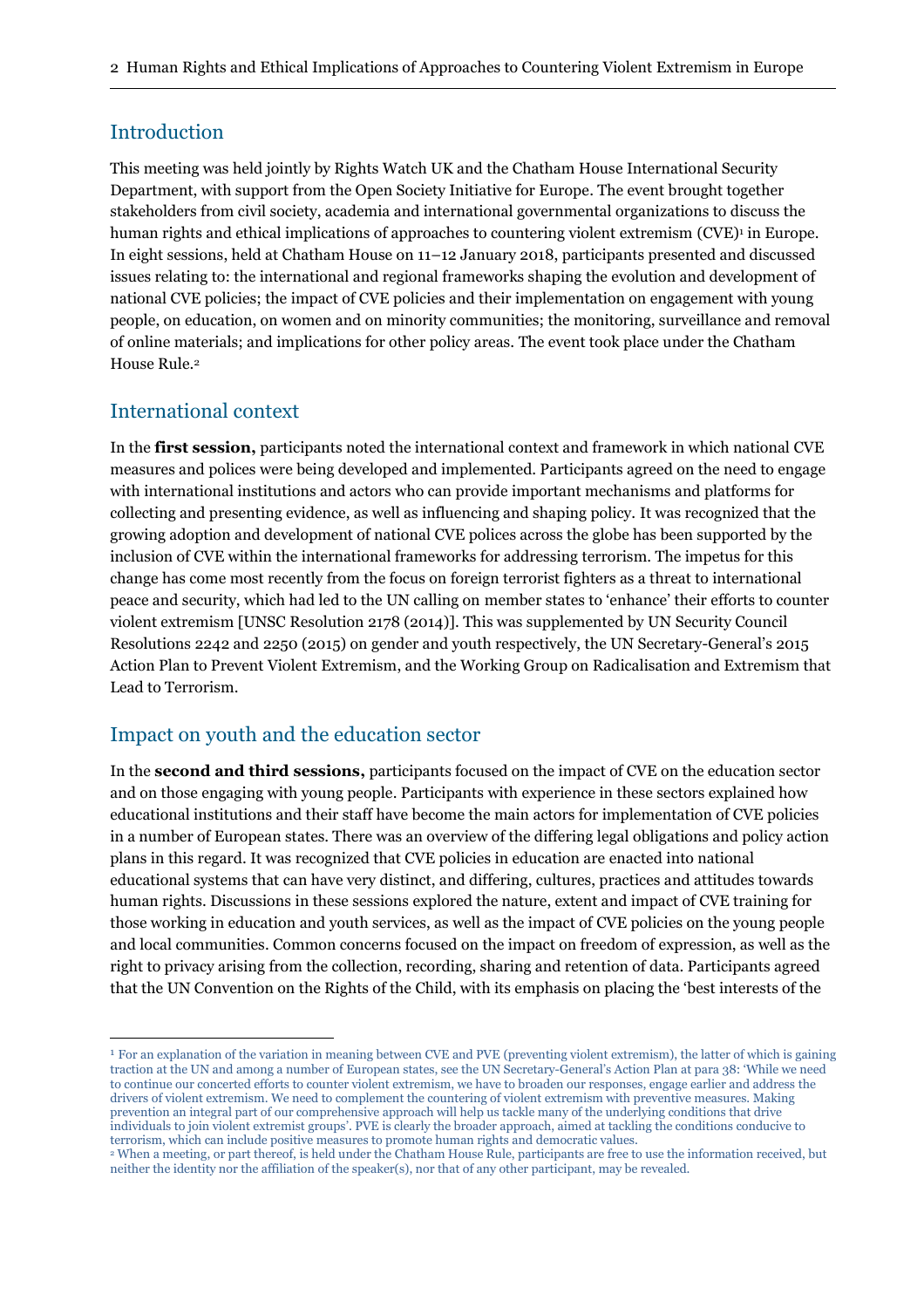child' at the centre of decision-making, is an important foundational principle in assessing the human rights and ethical implications of CVE.

#### Surveillance and online censorship

The **fourth session** examined surveillance and online censorship, exploring issues around the collation, storing and dissemination of personal data, which give rise to privacy issues. The key concerns raised in this session included the lack of clear definition in legislation and policies around the terms 'terrorist propaganda' or 'extremist material', as well as the lack of data and information about the nature and type of material being removed online and the process by which decisions for removal are made. Concerns were also expressed about the processes by which these decisions are made and can be challenged. Participants expressed the view that there was a lack of rigorous judicial or administrative oversight of decisions and, in some instances, apparently undue deference to the judgment of police and security agencies. There was concern that a significant proportion of the material that was being taken down was ideological propaganda (regarded as potentially promoting the terrorist narrative), and not material explicitly supporting, inciting or showing violence.

## Gendered impact of CVE policies

In the **fifth session**, civil society activists who work with Muslim women discussed their experiences of CVE polices. There was agreement among participants on the need to develop a clearer understanding of the different ways in which CVE policies have a gendered impact. They noted the challenges that existed in the context of limited financial resources, in which CVE funding was often the only funding available to them. Organizations that accept such funding can become marginalized within their communities, which can, *inter alia*, deter women accessing important services. Participants expressed concerns that the work of women's groups within communities that are the target of CVE polices can be undermined if they are seen as co-opted into CVE policies. Such perceived co-option can arise when states support the issues and concerns of women's organizations solely through the government's CVE policies and programmes.

Furthermore, where CVE policies contribute to the stigmatization of Muslims and increase the risks for discrimination, this affects men and women differently. In particular, women who present themselves in recognizable Muslim clothing and symbols are more likely to be targets of anti-Muslim violence and abuse, and are the most numerous victims of Islamophobic hate crimes. The link made in policy discourse between radicalization and failed integration places focus and responsibility for terrorism on older Muslim women, securitizes integration, and can risk increasing intra-community marginalization.

## Discriminatory impact of CVE policies on particular communities

**The sixth session** examined the experiences of Muslim communities, and considered the challenges of collecting first-hand testimony and other evidence around this issue. It was noted that CVE shapes all aspects of government policies, funding and engagement towards Muslim civil society. In states with more intertwined/integrated state–religion relationships, this raises the question of who the government is willing to engage and work with, and the ability of civil society and communities to autonomously selforganize, thereby impacting freedom of assembly and association.

Participants noted the need to understand how CVE polices have an impact beyond the individual at which they are directed, since the assessment of risk relating to an individual also involves scrutiny of their friends and family members. This raises questions concerning data collection, as well as concerning the privacy and other rights of family members who are under scrutiny or pressure only because of their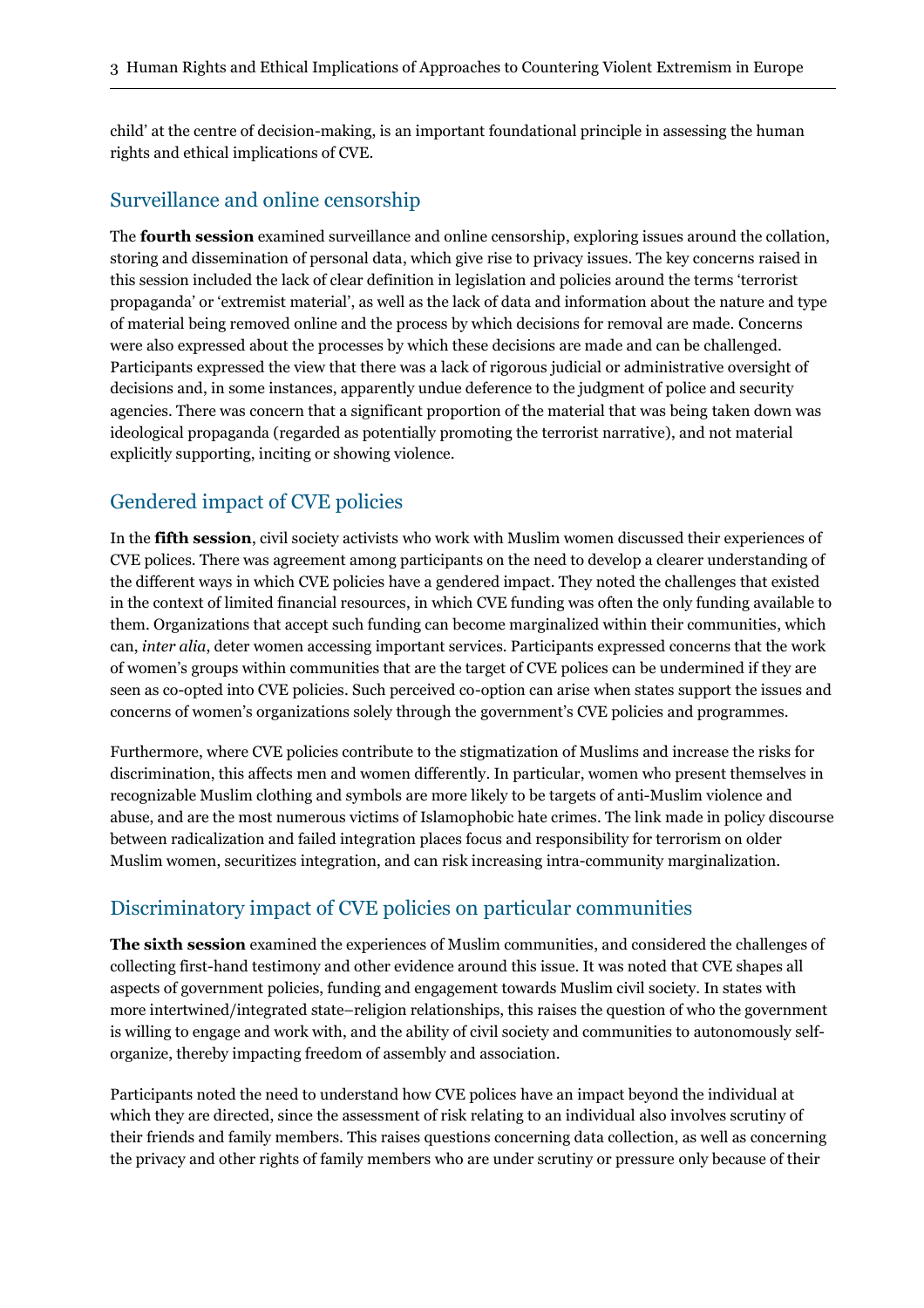family relationships. This can lead to social isolation. Participants noted the difficulty of measuring such impacts on security and community.

#### Escalation of CVE measures

In the **seventh session,** the increasing use of administrative measures for CVE purposes was explored. Such measures include area bans, and the use of immigration rules with regard to residency rights or visas, as well as access to and removal of citizenship. Also noted was the use of regulatory mechanisms in relation to charities and media organizations where specific permits or licences are needed. Discussion focused on the lack of transparency and data concerning the measures that are being taken, the rights of due process that appear to be lacking, and the avenues for challenging the current measures. It was noted that because CVE is framed as operating in the pre-criminal space, there are not the usual safeguards that operate in the criminal justice process.

#### Future policy guidelines

The **eighth** and final session explored the potential for civil society to develop and advocate for policy guidelines on the human rights impact of CVE programmes. There was broad support among participants from all the sectors represented for further exploring the development of guidelines in this area. However, several participants expressed concerns that the process of creating guidelines for monitoring the human rights impact of CVE could be viewed as accepting its underlying rationale and premise, reinforcing the legitimacy of various CVE policies. The challenge outlined was how to retain a critical stance while engaging in the policy sphere. This is particularly difficult in national security debates, where critical voices can be framed at best as naive, and at worst as supporting or sympathizing with terrorists. This is more acute in states where there is a higher level of public trust in government and less of a tradition of robust civil society criticism of government.

The participants considered the purpose and potential audience for any guidelines. International, regional and national oversight mechanisms were identified as key audiences for any guidelines. For some participants, the primary audience would be international institutions, although it was recognized that significant efforts are needed to create a space for advocacy and debate on human rights in the main international security and CVE policy spaces. The core international human rights treaties provide an important framework within which to begin engagement. Participants with experiences in working with international institutions suggested that there may be unexplored opportunities for engaging security actors at the international level with regard to human rights in CVE. At the national level, guidelines may be useful to practitioners and to those monitoring and implementing policy (in education, youth work, healthcare, prisons, etc.). Those working in policy implementation emphasized the need to consult and engage professionals in different areas of work in order to develop relevant, useful and tailored guidelines that can be applied by practitioners and policymakers as well as organizations with responsibility for regulation or oversight of public institutions or professional practice.

It was recognized that Muslim voices are often missing from the national, regional and international discussions on CVE. Participants with experience of Muslim communities recognized that some Muslim organizations are hesitant to publicly voice their concerns about the impact of CVE policies, for fear of attracting negative political media attention or criticism. This issue was particularly evident where organizations receive public funding for service delivery. Participants agreed on the need to engage affected communities, in particular Muslim activists, experts and organizations, in the discussion and development of guidelines.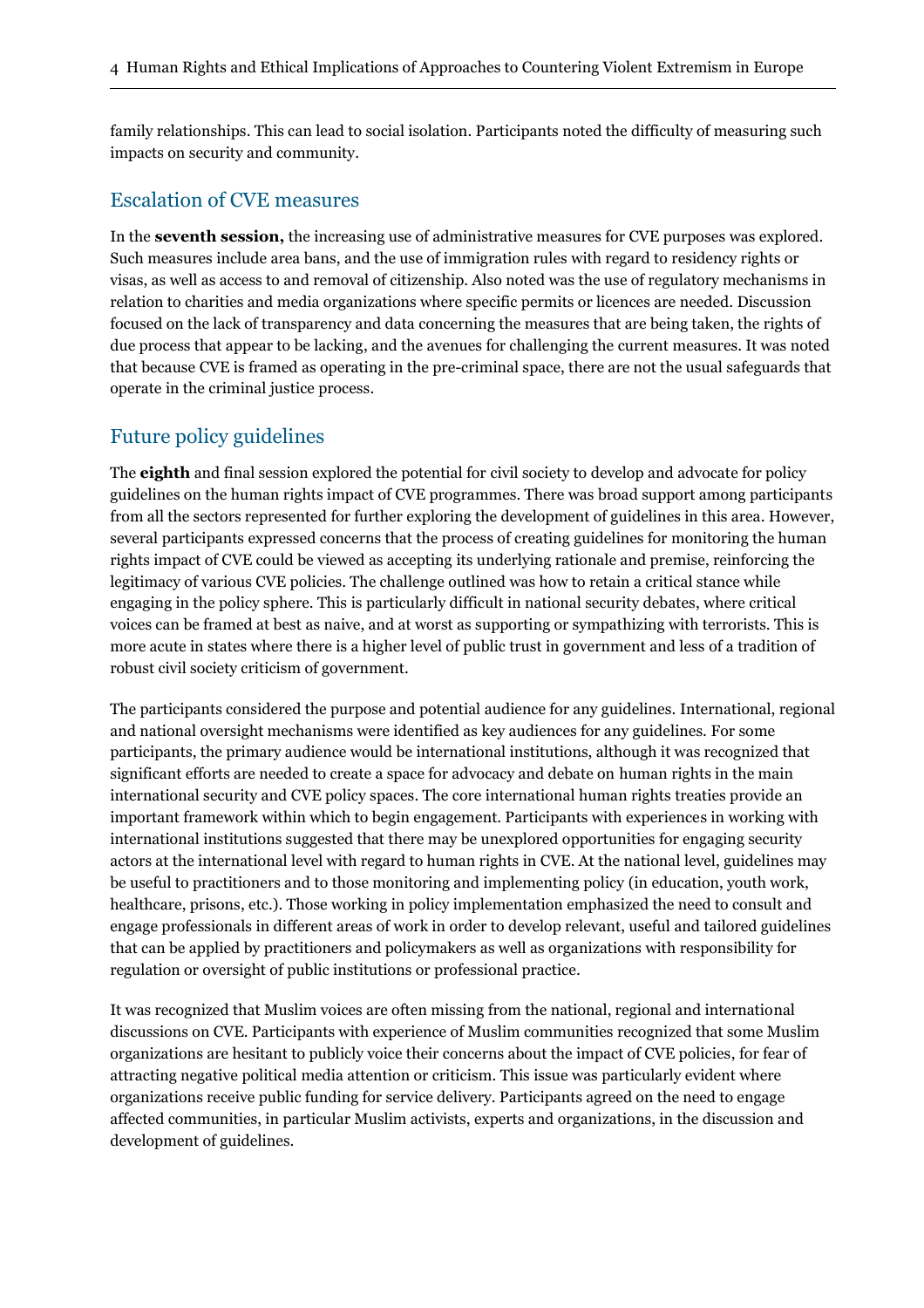There was also discussion of whether these should be developed specifically within the EU/European regional context, or whether they needed to take account of the broader global context.

#### Cross-cutting themes in the discussions

**A key weakness and challenge of CVE policy is the absence of any agreed or clear definitions, in international law and policy, of the key operating concepts of 'terrorism' and 'violent extremism'.** For example, without clear definitions of what falls within the scope of 'extremist content' and 'terrorist propaganda', it is difficult to challenge policy implementation.

**Across a number of sessions, participants noted the lack of clarity and certainty surrounding the boundaries and scope of existing policies and programmes aiming to prevent violent extremism.** This issue connects to the complex, multifaceted, multidimensional and multicausal nature of violence. Most of the conditions identified as conducive to terrorism overlap with wider social policies around social inclusion and development; this creates a danger of securitizing broad swathes of social and economic policy. There was concern that if CVE becomes a driver for systemic and deep-rooted legal, political, social and economic reforms, this risks co-opting all existing political and social reform agendas into securitization that could undermine the perceived independence of individuals and organizations working on these wider issues.

**There was agreement among most participants that human rights have been largely absent from analysis, discourse and structures of CVE policies at the national, regional and international levels.** In many states, human rights harms play no part in the policy or public discussion of CVE policy. In fact, it was noted that CVE is often seen as 'soft' policy, in contrast with the 'harder' policing policies that are seen as having clearer and more direct implications for civil liberties. Participants recognized that upholding the rule of law and protecting human rights, in preventing ethnic, national and religious discrimination, dehumanization of the victims of terrorism, political exclusion and social-economic marginalization, have long been established as relevant to preventing terrorism. Many participants therefore made the case for the pragmatic benefits of ensuring the inclusion of human rights obligations and considerations in CVE policies or action plans.

**There is increasing interest at the international level for a gendered analysis of the impacts of CVE policies.** However, it was also recognized that this discussion was taking place in a context in which women remain largely absent from the international high-level policymaking structures on security. There is also a tendency to reference gender superficially, without taking account of the complex and multifaceted way that CVE policies can impact women. One participant described this as the 'add women and stir' approach.

**Indicators of radicalization form the basis of policy, and then play an important role in policy implementation, but participants reported a lack of transparency around the evidence base for the indicators, and the indicators themselves.** It is important to monitor the role indicators play in determining issues around education, employment, liberty (parole) and family life (for example, decisions on custody or removal of children from families).

**Assessing the scale of the impact of CVE policies has been hindered by lack of data around the implementation of policies in the various states.** There is also the need for better understanding of the rules around recording, sharing and retention of data collected as part of CVE policies, as well as the rights of data subjects to understand that data are being collected, and how this information is being stored and disseminated. This includes the thresholds and grounds on which